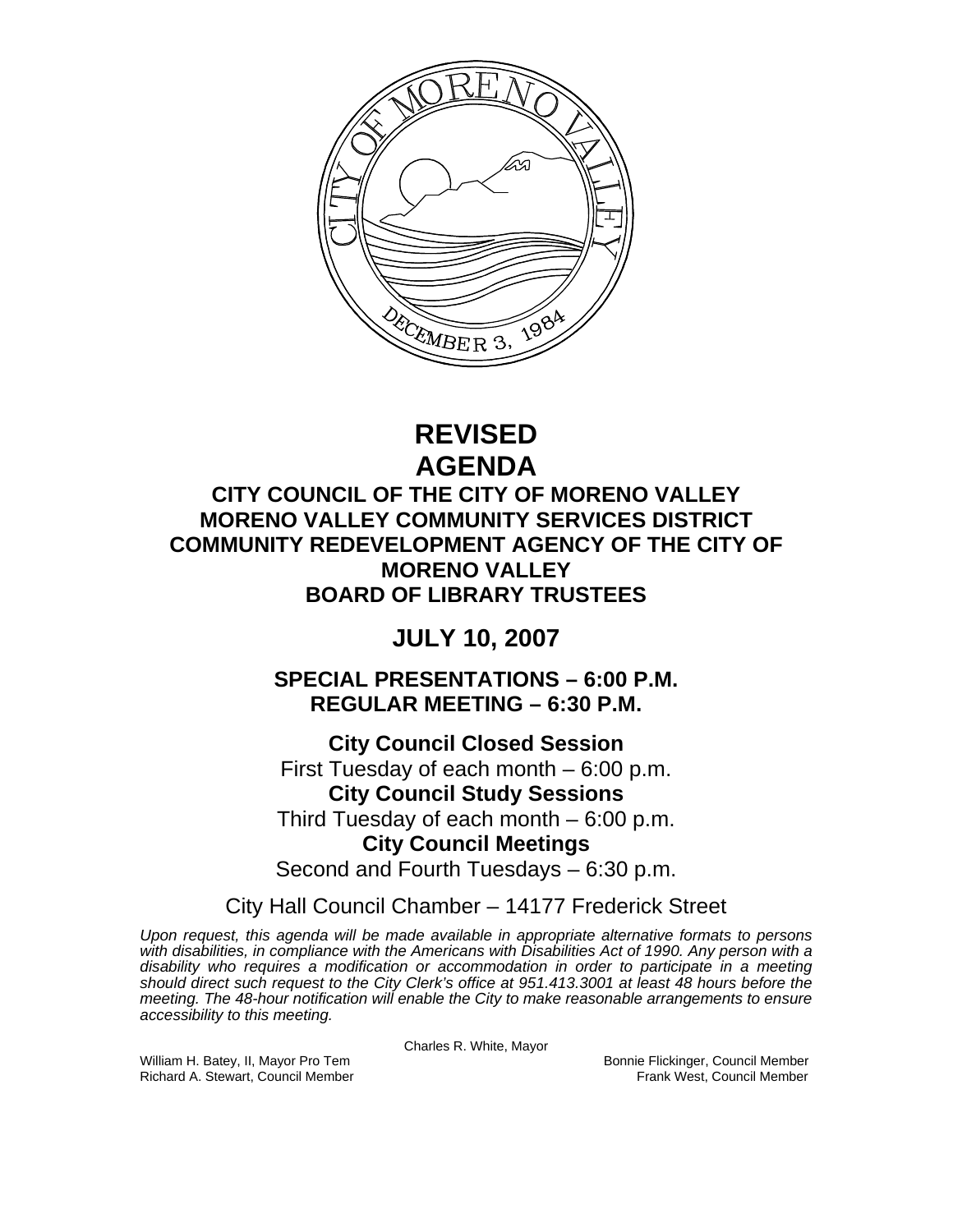## **AGENDA CITY COUNCIL OF THE CITY OF MORENO VALLEY JULY 10, 2007**

**CALL TO ORDER [Time: \_\_\_\_\_\_\_\_\_\_]**

## SPECIAL PRESENTATIONS – 6:00 p.m.

- 1. Fourth of July Parade Awards *[Laura Froelich will be present to assist with presentation of awards]*
- 2. Recognition of Local Businesses Participating in Moreno Valley Police Department's Minor Decoy Operation
- 3. Presentation of SCAN NATOA (States of California and Nevada Chapter of the National Association of Telecommunications Officers and Advisors) Star Awards
- 4. Presentation of New Medic Fire Engine Station 91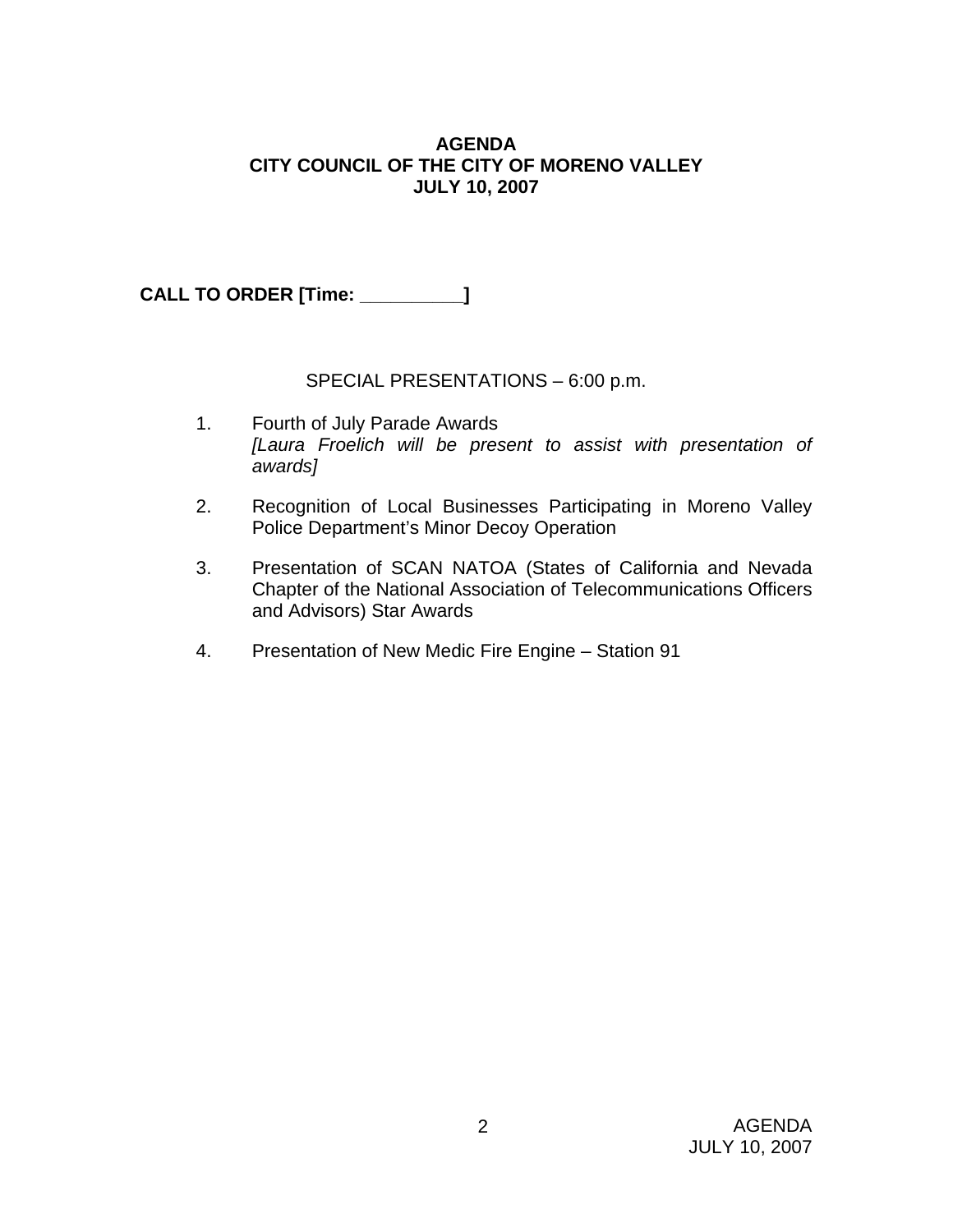## **REVISED AGENDA JOINT MEETING OF THE CITY COUNCIL OF THE CITY OF MORENO VALLEY MORENO VALLEY COMMUNITY SERVICES DISTRICT COMMUNITY REDEVELOPMENT AGENCY OF THE CITY OF MORENO VALLEY, AND THE BOARD OF LIBRARY TRUSTEES**

#### **REGULAR MEETING - 6:30 P.M. JULY 10, 2007**

**CALL TO ORDER** (Joint Meeting of the City Council, Community Services District, Community Redevelopment Agency, and the Board of Library Trustees actions taken at the Joint Meeting are those of the Agency indicated on each Agenda item)

#### **PLEDGE OF ALLEGIANCE**

**INVOCATION** – Pastor Lacy Sykes, Crossword Christian Church

## **ROLL CALL**

#### **INTRODUCTIONS**

PUBLIC COMMENTS **ON MATTERS ON THE AGENDA** WILL BE TAKEN UP AS THE ITEM IS CALLED FOR BUSINESS, BETWEEN STAFF'S REPORT AND CITY COUNCIL DELIBERATION (SPEAKER SLIPS MAY BE TURNED IN UNTIL THE ITEM IS CALLED FOR BUSINESS.)

PUBLIC COMMENTS **ON MATTERS NOT ON THE AGENDA** UNDER THE JURISDICTION OF THE CITY COUNCIL WILL BE HEARD PRIOR TO CITY COUNCIL REPORTS AND CLOSING COMMENTS. IN THE EVENT THAT THE AGENDA ITEM FOR SUCH PUBLIC COMMENTS HAS NOT BEEN CALLED BY 9:00 P.M., IT SHALL BE CALLED AS THE NEXT ITEM OF BUSINESS FOLLOWING THE CONCLUSION OF ANY ITEM BEING HEARD AT 9:00 P.M. Those wishing to speak should submit a BLUE speaker slip to the Bailiff. There is a three-minute limit per person. All remarks and questions shall be addressed to the presiding officer or to the City Council and not to any individual Council member, staff member or other person.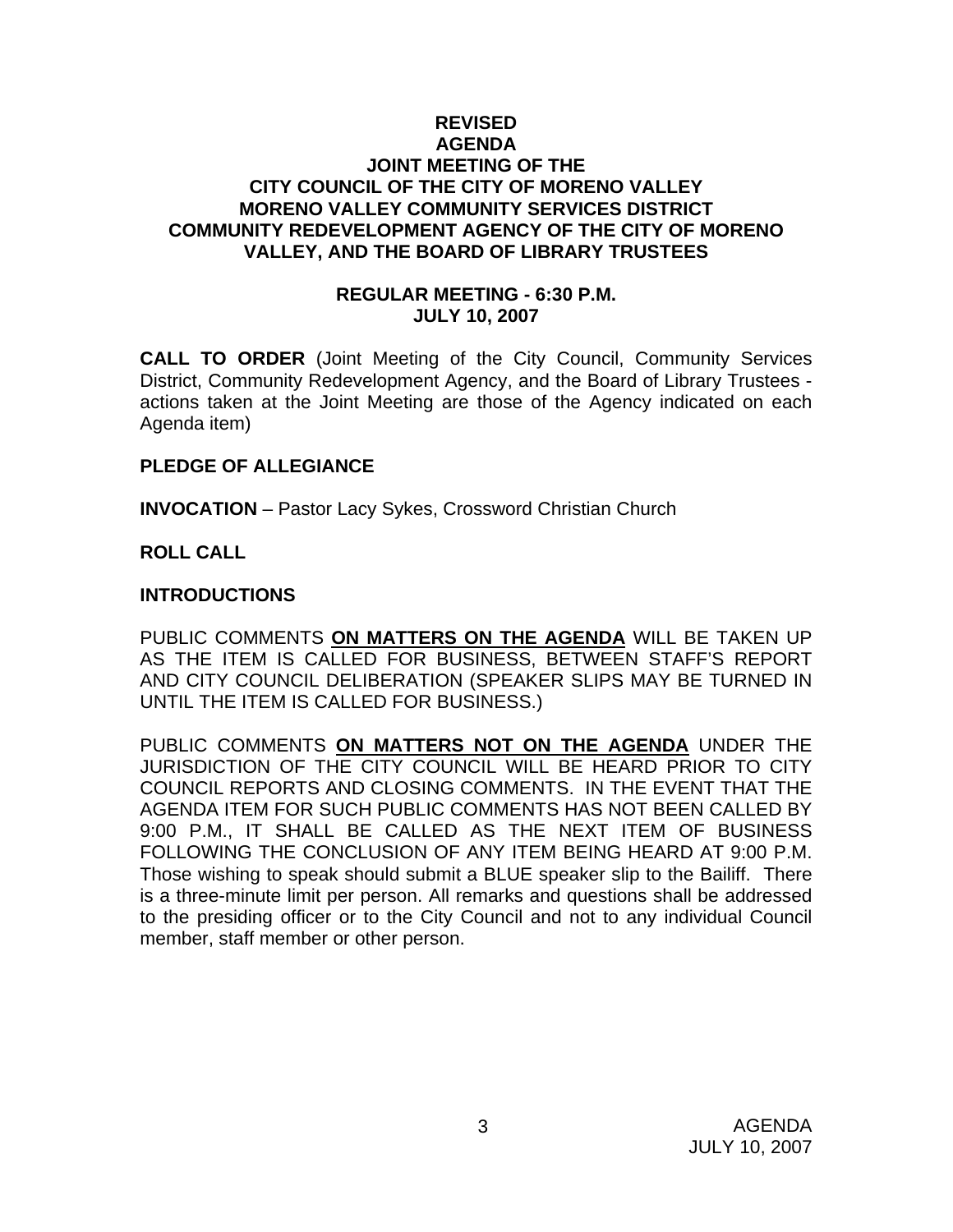## **JOINT CONSENT CALENDARS (SECTIONS A-D)**

All items listed under the Consent Calendars, Sections A, B, C, and D are considered to be routine and non-controversial, and may be enacted by one motion unless a member of the Council, Community Services District, Redevelopment Agency or the Board of Library Trustees requests that an item be removed for separate action. The motion to adopt the Consent Calendars is deemed to be a separate motion by each Agency and shall be so recorded by the City Clerk. Items withdrawn for report/discussion will be heard after public hearing items.

## **A. CONSENT CALENDAR** - **CITY COUNCIL**

- A1. ORDINANCES READING BY TITLE ONLY Recommendation: Waive reading of all Ordinances.
- A2. AUTHORIZATION TO AWARD AGREEMENT FOR PROFESSIONAL CONSULTANT DESIGN SERVICES FOR HEACOCK STREET IMPROVEMENTS FROM SAN MICHELE ROAD TO CACTUS AVENUE, PROJECT NO. 07-41678825 (Report of: Public Works Department)

- 1. Approve the Agreement for Professional Consultant Design Services with DMC Design Group, Inc. (DMC), Corona, CA 92880 to provide design services for street improvements;
- 2. Authorize the Mayor to execute said Agreement for Professional Consultant Design Services with DMC;
- 3. Authorize the issuance of a Purchase Order to DMC, in the amount of \$690,114 (\$627,376 for the agreement plus the 10% contingency amount of \$62,378) from Fund 415, when the agreement has been signed by all parties; and
- 4. Authorize the City Engineer to execute any subsequent related minor amendments to the Agreement for Professional Consultant Services with DMC, up to but not exceeding the Purchase Order contingency authorization, subject to approval of City Attorney.
- A3. TRACT 32707 (CITY OF PERRIS) SINGLE FAMILY RESIDENTIAL – ACCEPT SUBSTITUTION AGREEMENT AND BONDS FOR PUBLIC IMPROVEMENTS, SOUTH OF THE MORENO VALLEY CITY LIMITS, BETWEEN EVANS ROAD AND LAKE PERRIS DRIVE, IN THE CITY OF PERRIS, WITH A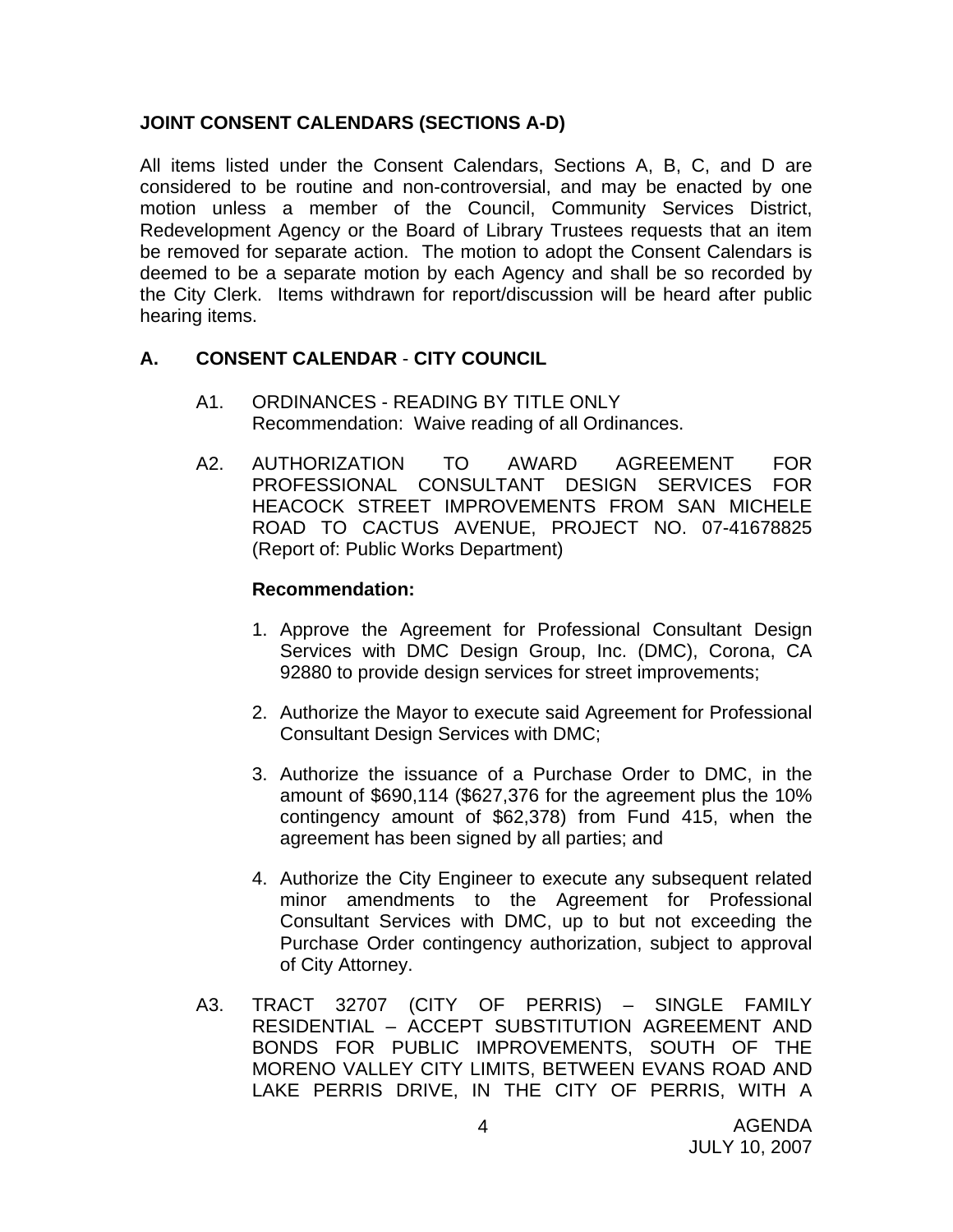PORTION OF LASSELLE STREET IN THE CITY OF MORENO VALLEY, SUBDIVIDER – REDHAWK COMMUNITIES, INC., A CALIFORNIA CORPORATION, TEMECULA, CA 92590 (Report of: Public Works Department)

### **Recommendation:**

- 1. Accept the substitution of Agreement for Public Improvements and bonds for Tract 32707;
- 2. Authorize the Mayor to execute the agreement;
- 3. Direct the City Clerk to forward the signed agreement to the County Recorder's Office for recordation;
- 4. Authorize the City Engineer to exonerate the Faithful Performance Bond and Material and Labor Bond previously submitted by Sheffield Communities, Inc., a Delaware Corporation, upon acceptance of the substitution agreement and bonds; and
- 5. Authorize the City Engineer to execute any future time extension amendments to the agreement, subject to City Attorney approval, if the required public improvements are not completed within said timeframe.
- A4. TRACT 31618 APPROVE FINAL MAP, SOUTHWEST CORNER OF MORENO BEACH DRIVE AND BAY AVENUE, DEVELOPER: DRAKE DEVELOPMENT, LLC, SAN MARCOS, CA 92078 (Report of: Public Works Department)

## **Recommendation:**

- 1. Approve Tract 31618; and
- 2. Authorize the City Clerk to sign the map and transmit said map to the County Recorder's Office for recordation.
- A5. AUTHORIZATION TO AWARD THE CONSTRUCTION CONTRACT FOR THE MAINTENANCE AREA I ANNUAL SLURRY SEAL PROGRAM, PROJECT NO. 07-12584830 (Report of: Public Works Department)

## **Recommendation:**

1. Award the construction contract for the Maintenance Area I Annual Slurry Seal Program to Roy Allan Slurry Seal, Inc., Santa Fe Springs, CA 90670, the lowest responsible bidder;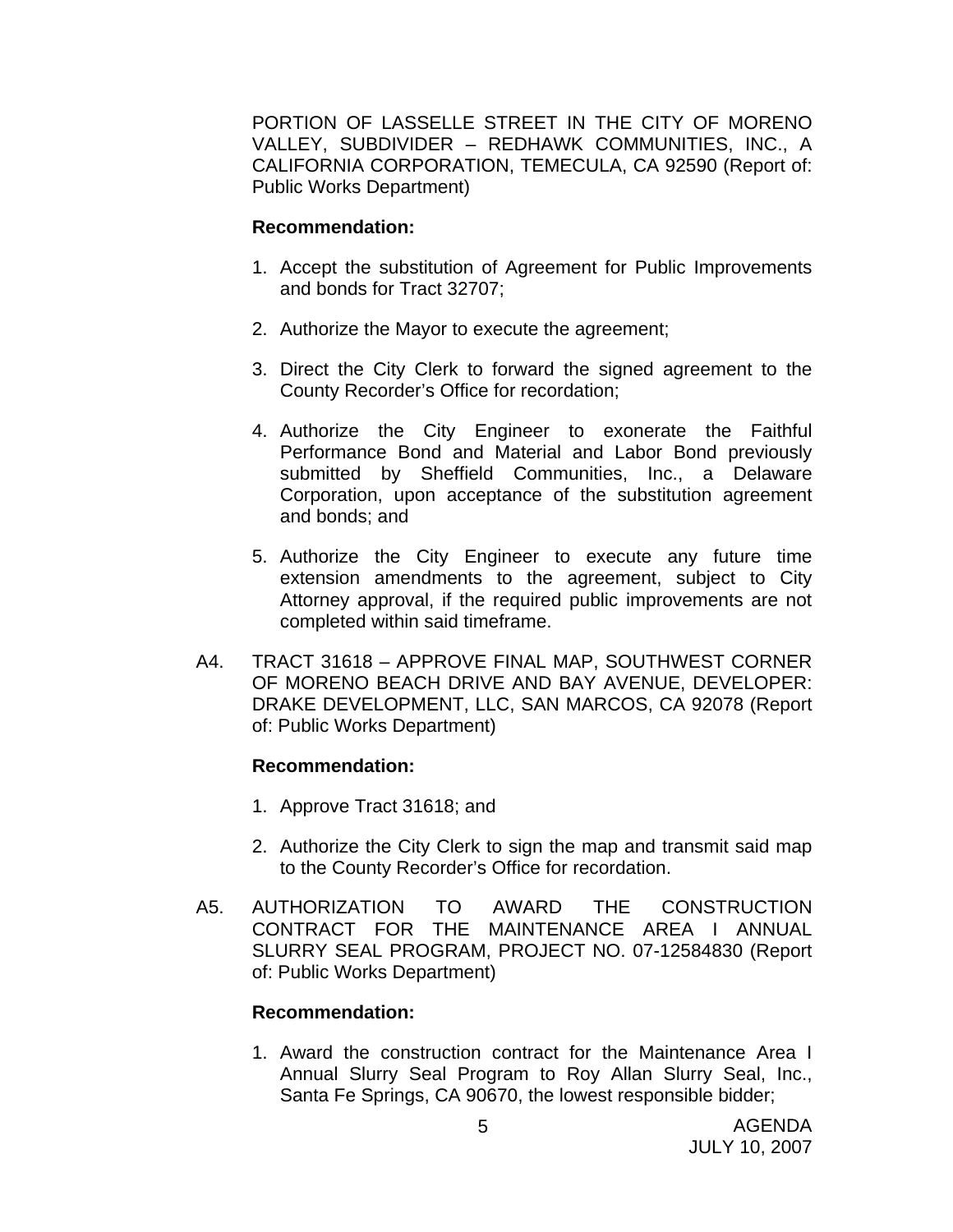- 2. Authorize the City Manager to execute a contract with Roy Allan Slurry Seal, Inc.; and
- 3. Authorize the issuance of a Purchase Order to Roy Allan Slurry Seal, Inc. in the amount of \$1,275,120.00 (the bid amount plus 10% contingency) when the contract has been signed by all parties.
- A6. AUTHORIZATION TO AWARD THE CONSTRUCTION CONTRACT FOR THE CITYWIDE ANNUAL PAVEMENT RESURFACING PROGRAM, PROJECT NO. 07-12556330 (Report of: Public Works Department)

#### **Recommendation:**

- 1. Award the construction contract for the Citywide Annual Pavement Resurfacing Program to All American Asphalt, 400 East Sixth Street, Corona, CA 92879, the lowest responsible bidder;
- 2. Authorize the City Manager to execute a contract with All American Asphalt; and
- 3. Authorize the issuance of a Purchase Order to All American Asphalt in the amount of \$1,382,944.00 (the base bid and additive alternate bid amounts plus 10% contingency) when the contract has been signed by all parties (Account No. 125.56330).
- A7. NOTICE OF COMPLETION AND ACCEPTANCE OF THE MORENO VALLEY VETERANS MEMORIAL, PROJECT NO. 06- 41278424 (Report of: Public Works Department)

- 1. Accept the work as complete for the Moreno Valley Veterans Memorial (Project No. 06-41278424) constructed by Delt Builders, Inc. (Del Builders), Rancho Cucamonga, CA 91730;
- 2. Direct the City Clerk to record the Notice of Completion within ten (10) calendar days at the office of the County Recorder of Riverside County, as required by Section 3093 of the California Civil Code;
- 3. Authorize the Director of Finance to release the retention to Delt Builders thirty-five (35) calendar days after the date of recordation of the Notice of Completion, if no claims are filed against the project; and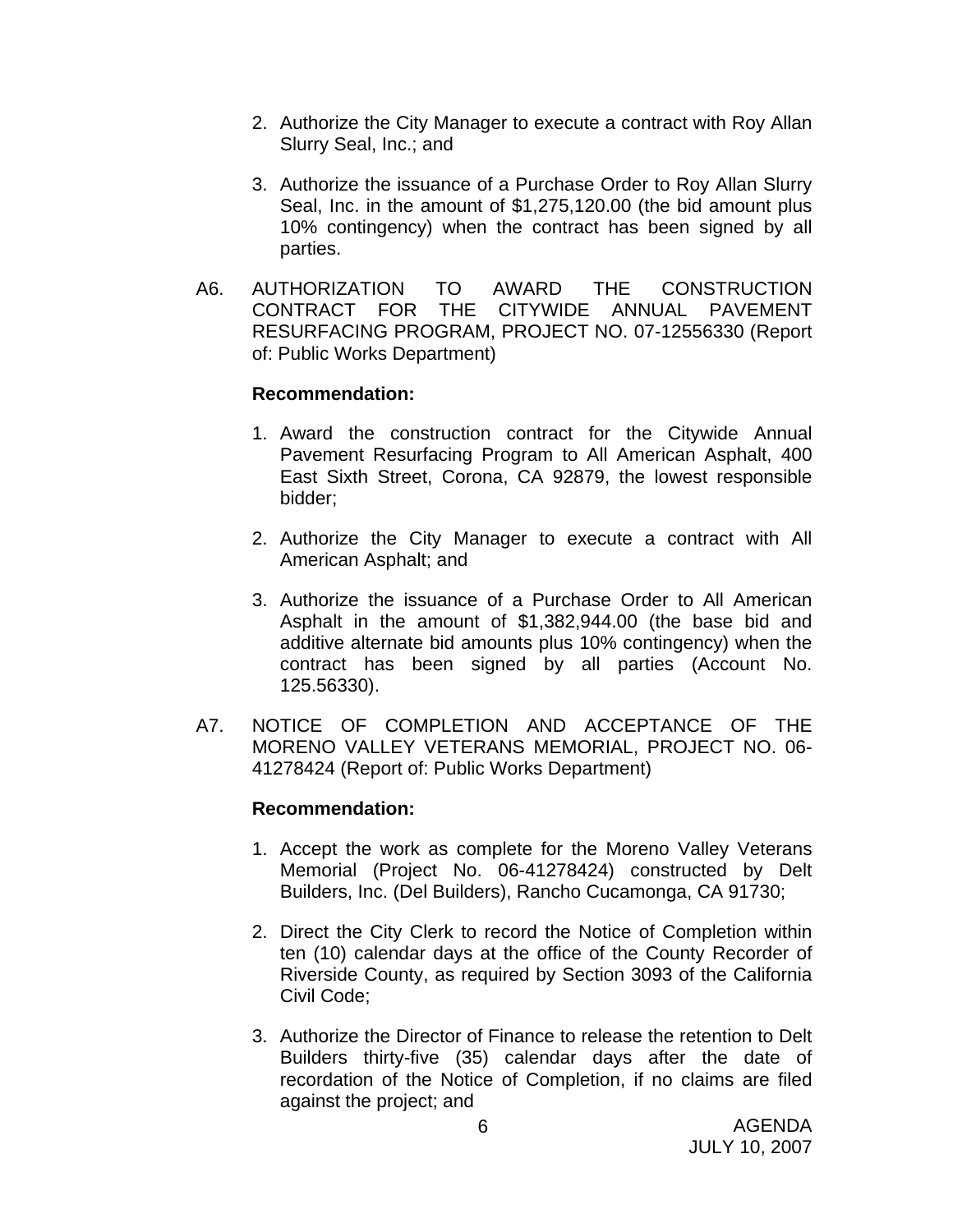- 4. Accept the improvements into the City's maintenance system.
- A8. LEGISLATIVE UPDATE (Report of: Assistant to the City Manager)

**Recommendation:** Receive and file the informational report.

A9. TRACT MAP 31889 – REDUCE FAITHFUL PERFORMANCE BOND AND ADOPT THE RESOLUTION AUTHORIZING ACCEPTANCE OF THE PUBLIC IMPROVEMENTS AS COMPLETE AND ACCEPTING THE PORTIONS OF CACTUS AVENUE AND MORENO BEACH DRIVE ASSOCIATED WITH THE PROJECT INTO THE CITY'S MAINTAINED STREET SYSTEM, DEVELOPER: WESTERN PACIFIC HOUSING, INC., IRVINE, CA 92606 (Report of: Public Works Department)

## **Recommendation:**

1. Adopt Resolution No. 2007-81 authorizing the acceptance of the public improvements for Tract Map 31889 as complete and accepting the portions of Cactus Avenue and Moreno Beach Drive associated with the project into the City's maintained street system; and

## Resolution No. 2007-81

 A Resolution of the City Council of the City of Moreno Valley, California, Authorizing the Acceptance of the Public Improvements as Complete Within Tract Map 31889, and Accepting the Portions of Cactus Avenue and Moreno Beach Drive Associated with the Project into the City's Maintained Street System

- 2. Authorize the City Engineer to execute the 90% reduction to the Faithful Performance Bond, exonerate the Material and Labor Bond in 90 days if there are no stop notices or liens on file with the City Clerk, and exonerate the final 10% of the Faithful Performance Bond in one year when all clearances are received.
- A10. TRACT MAP 31890 REDUCE FAITHFUL PERFORMANCE BOND AND ADOPT THE RESOLUTION AUTHORIZING ACCEPTANCE OF THE PUBLIC IMPROVEMENTS AS COMPLETE AND ACCEPTING THE PORTIONS OF MORENO BEACH DRIVE AND JOHN F. KENNEDY DRIVE ASSOCIATED WITH THE PROJECT INTO THE CITY'S MAINTAINED STREET SYSTEM, DEVELOPER: WESTERN PACIFIC HOUSING, INC., IRVINE, CA 92606 (Report of: Public Works Department)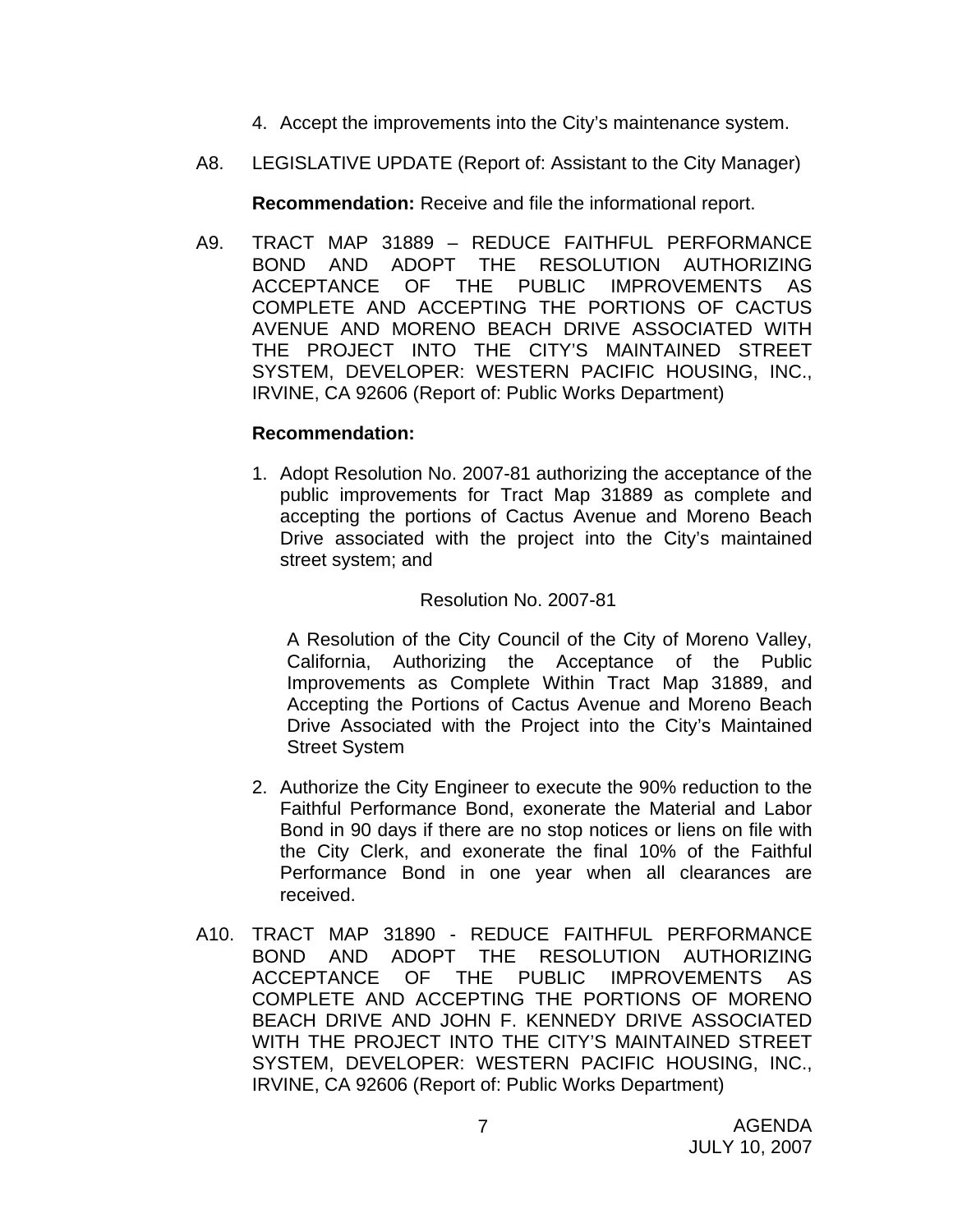## **Recommendation:**

1. Adopt Resolution No. 2007-82 authorizing the acceptance of the public improvements for Tract Map 31890 as complete and accepting the portions of Moreno Beach Drive and John F. Kennedy associated with the project into the City's maintained street system; and

## Resolution No. 2007-82

 A Resolution of the City Council of the City of Moreno Valley, California, Authorizing the Acceptance of the Public Improvements as Complete Within Tract Map 31890, and Accepting the Portions of Moreno Beach Drive and John F. Kennedy Associated with the Project into the City's Maintained Street System

- 2. Authorize the City Engineer to execute the 90% reduction to the Faithful Performance Bond, exonerate the Material and Labor Bond in 90 days if there are no stop notices or liens on file with the City Clerk, and exonerate the final 10% of the Faithful Performance Bond in one year when all clearances are received.
- A11. MINUTES REGULAR CITY COUNCIL MEETING OF JUNE 26, 2007 (Report of: City Clerk's Department)

**Recommendation:** Approve as submitted.

A12. FIRST AMENDMENT TO AGREEMENT FOR PROFESSIONAL CONSULTANT SERVICES WITH RMC, INC. (Report of: Public Works Department)

- 1. Approve the First Amendment to Agreement for Professional Consultant Services with RMC, Inc. (RMC), 6 Hutton Center Drive, Suite 1270, Santa Ana, CA 92707 to provide Professional Consultant Services for various budgeted projects of the Capital Projects Division;
- 2. Authorize the City Manager to execute said First Amendment to Agreement for Professional Consultant Services with RMC; and
- 3. Authorize an increase in the Purchase Order to RMC in the amount of \$250,000.00 when the First Amendment to Agreement for Professional Consultant Services has been signed by all parties.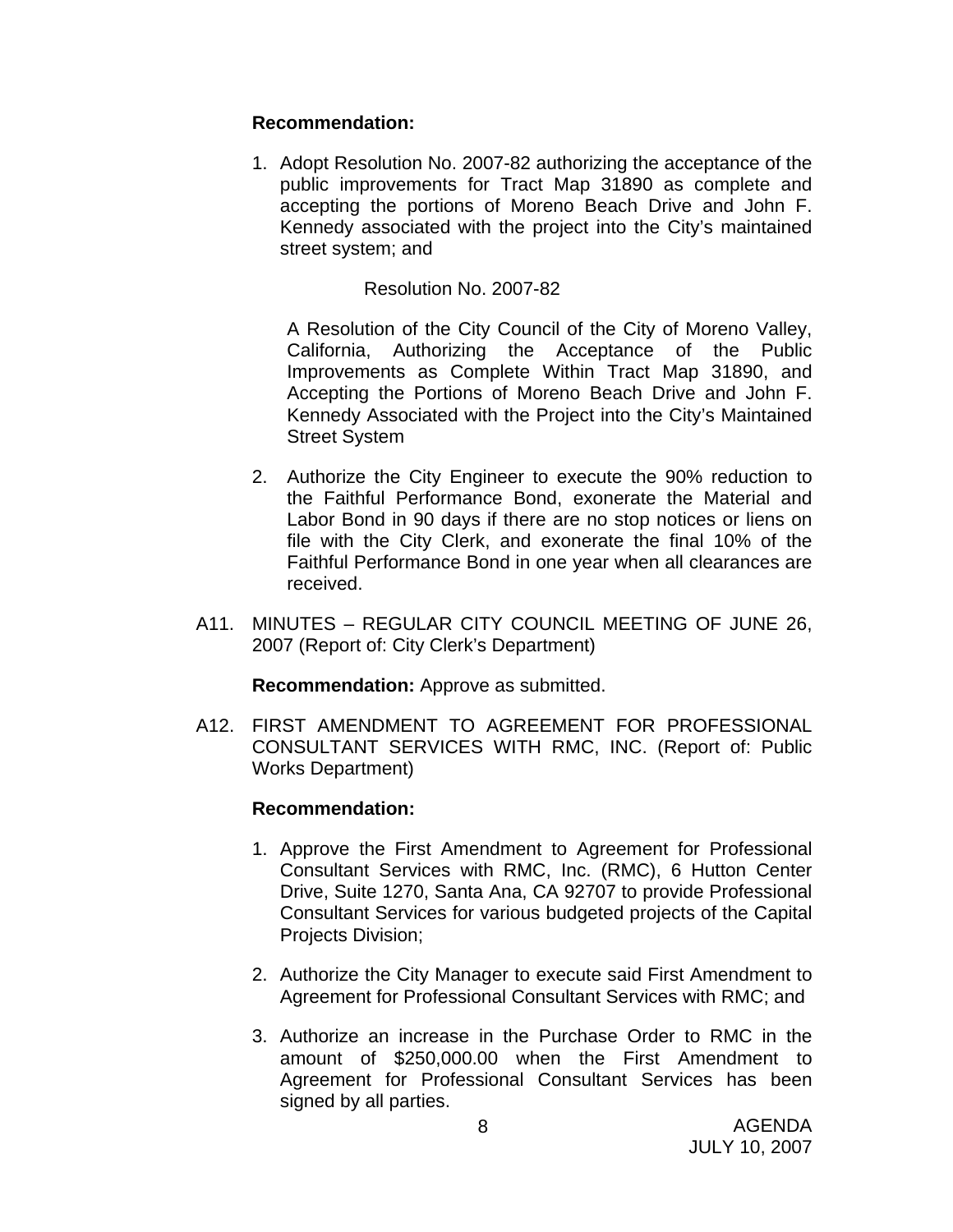A13. RESOLUTION APPROVING A MEMORANDUM OF UNDERSTANDING AMONG THE CITY OF MORENO VALLEY, THE ENERGY COALITION, SOUTHERN CALIFORNIA EDISON COMPANY, AND SOUTHERN CALIFORNIA GAS COMPANY (Report of: Public Works Department)

## **Recommendation:**

1. Adopt Resolution No. 2007-83 authorizing the City to enter into a Memorandum of Understanding among The Energy Coalition, Southern California Edison Company, and Southern California Gas Company to deliver an energy efficiency program among Southern California Cities known as the "Community Energy Partnership"; and

## Resolution No. 2007-83

A Resolution of the City Council of the City of Moreno Valley, Authorizing the City to Enter into a Memorandum of Understanding with the Energy Coalition, a California Non-Profit Corporation, Southern California Edison Company and Southern California Gas Company, to Deliver an Energy Efficiency Program Among Southern California Cities, Known as the "Community Energy Partnership"

- 2. Authorize the City Manager to execute the Memorandum of Understanding on behalf of the City.
- A14. TRACT 32834 AND TRACT 32836 APPROVAL OF COOPERATIVE AGREEMENT FOR MORENO MASTER DRAINAGE PLAN LINE I, STAGES 5 AND 6, MORENO COLD CREEK COURT STORM DRAIN, BETWEEN THE RIVERSIDE COUNTY FLOOD CONTROL AND WATER CONSERVATION DISTRICT, CITY OF MORENO VALLEY, AND BEAZER HOMES HOLDINGS CORP., NASON STREET FROM STATE ROUTE 60 TO APPROXIMATELY 170 FEET NORTH OF EUCALYPTUS AVENUE, SUBDIVIDER: BEAZER HOMES HOLDINGS CORP., BREA, CA (Report of: Public Works Department)

## **Recommendation:**

1. Approve the Cooperative Agreement between the Riverside County Flood Control and Water Conservation District, City of Moreno Valley, and Beazer Homes Holding Corp. for Moreno Master Drainage Plan Line 1, Stages 5 and 6, Moreno Cold Creek Court Storm Drain;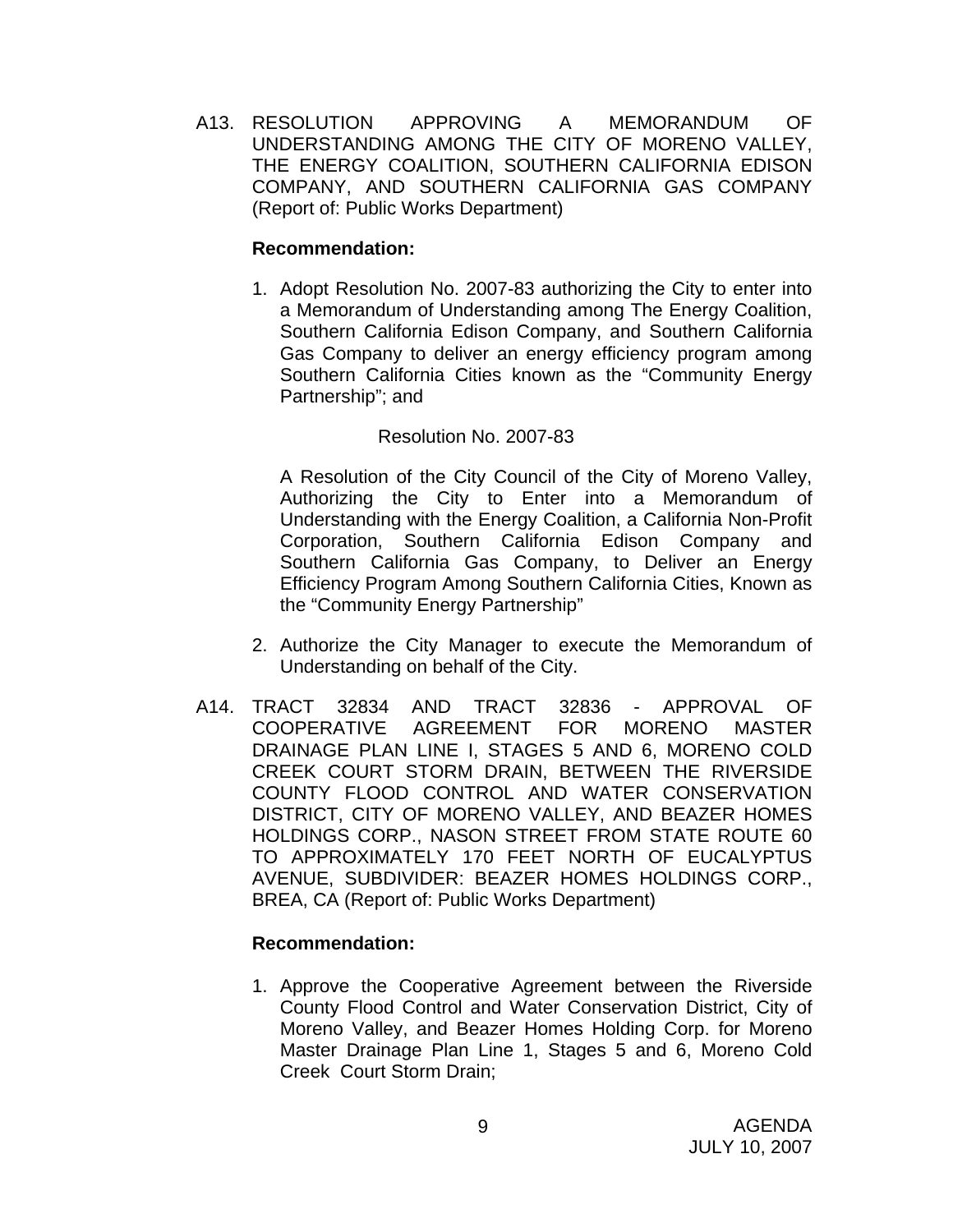- 2. Authorize the Mayor to execute the Cooperative Agreement; and
- 3. Direct the City Clerk to forward the signed Cooperative Agreement to Riverside County Flood Control and Water Conservation District.
- A15. PARCEL MAP 35195 APPROVE FINAL MAP, 12567 & 12569 INDIAN STREET, DEVELOPER: LORRAINE ADKINS, VISTA, CA (Report of: Public Works Department)

## **Recommendation:**

- 1. Approve Parcel Map 35195; and
- 2. Authorize the City Clerk to sign the map and transmit said map to the County Recorder's Office for recordation.
- A16. WARRANT REPORT MAY 31, 2007 (Report of: Finance Department)

**Recommendation**: Adopt Resolution No. 2007-84, approving the Warrant Report, dated May 2007, in the total amount of \$22,912,749.34.

## Resolution No. 2007-84

A Resolution of the City Council of the City of Moreno Valley, California, Approving the Warrant Report Dated May 31, 2007

A17. RATIFICATION OF TEMPORARY TRANSFORMER RENTAL AND ESTABLISHMENT OF WORK ORDER AUTHORIZATION SIGNATURE AUTHORITY LIMITS UNDER THE PROFESSIONAL SERVICES AGREEMENT WITH ENCO UTILITY SERVICES MORENO VALLEY, LLC (Report of: Public Works Department)

- 1. Ratify the City Manager's decision to approve Work Order Authorization #40-149 to secure the rental of a temporary transformer for the Moreno Valley Substation; and
- 2. Establish signature authorization limits for Work Order Authorizations under the Professional Services Agreement with ENCO Utility Services Moreno Valley, LLC, consistent with Chapter 3.12 "Purchasing" of the City of Moreno Valley Municipal Code.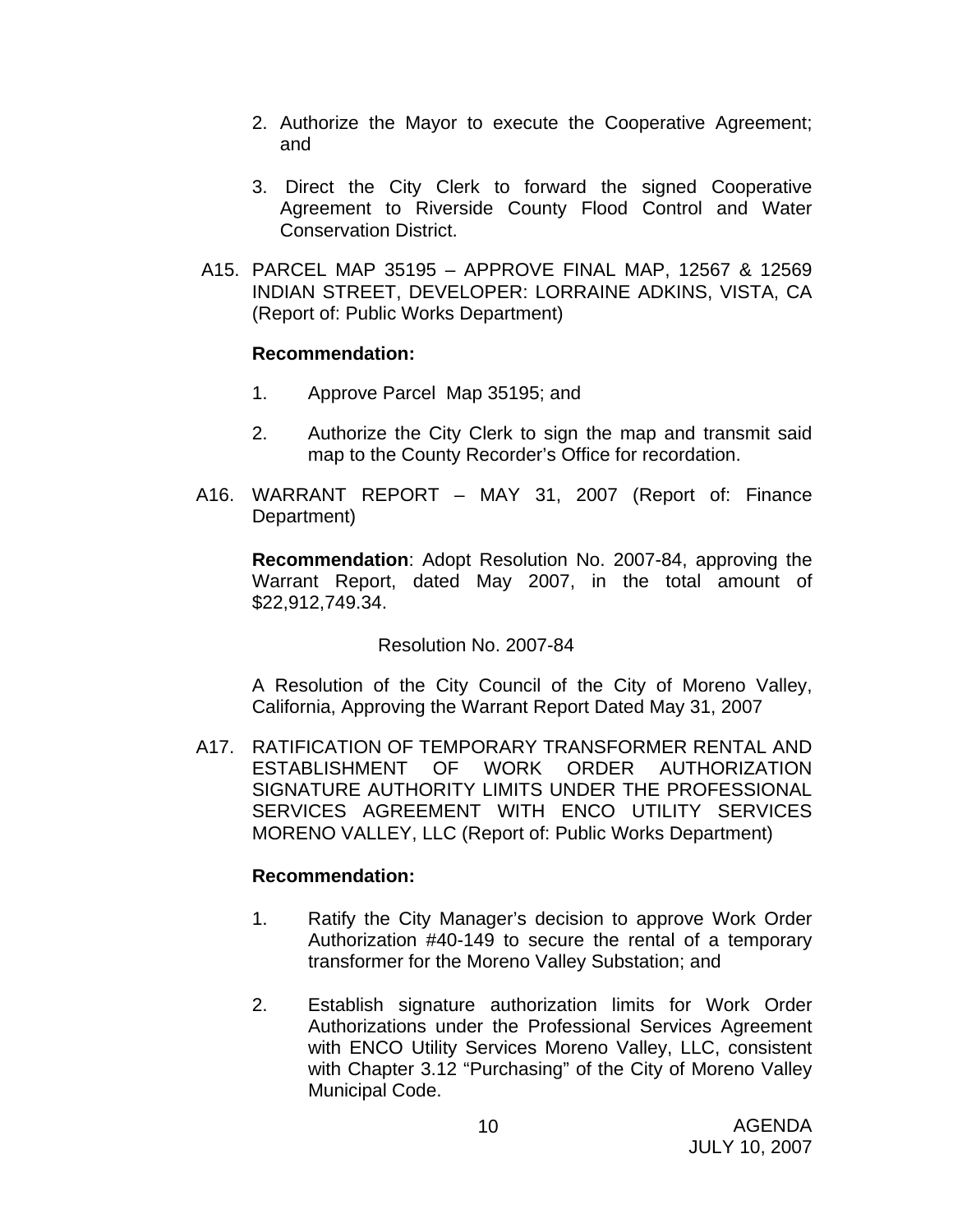A18. ORDINANCE NO. 747 - AN ORDINANCE OF THE CITY COUNCIL OF THE CITY OF MORENO VALLEY, CALIFORNIA, AMENDING SECTION 12.08.030 OF CHAPTER 12.08 OF THE CITY OF MORENO VALLEY MUNICIPAL CODE, REVISING THE ADMINISTRATIVE FUNCTIONS OF THE CITY TRAFFIC ENGINEER AS THEY RELATE TO PERMIT PARKING (RECEIVED FIRST READING AND INTRODUCTION ON JUNE 26, 2007 BY A 5-0 VOTE) (Report of: Public Works Department)

**Recommendation:** Adopt Ordinance No. 747.

#### Ordinance No. 747

An Ordinance of the City Council of the City of Moreno Valley, California, Amending Section 12.08.030 of Chapter 12.08 of the City of Moreno Valley Municipal Code, Revising the Administrative Functions of the City Traffic Engineer as they Relate to Permit Parking

A19. ORDINANCE NO. 748 - AN ORDINANCE OF THE CITY COUNCIL OF THE CITY OF MORENO VALLEY, CALIFORNIA, APPROVING PA05-0151 (ZONE CHANGE) TO CHANGE THE LAND USE FOR AN APPROXIMATELY 3-ACRE PORTION OF ASSESSOR'S PARCEL NUMBER 297-170-004 FROM THE BUSINESS PARK-MIXED USE LAND USE DISTRICT TO THE COMMUNITY COMMERCIAL LAND USE DISTRICT (RECEIVED FIRST READING AND INTRODUCTION ON JUNE 26, 2007 BY A 5-0 VOTE) (Report of: Community Development Department)

**Recommendation:** Adopt Ordinance No. 748.

#### Ordinance No. 748

An Ordinance of the City Council of the City of Moreno Valley, California, Approving PA05-0151 (Zone Change) to Change the Land Use for an Approximately 3-Acre Portion of Assessor's Parcel Number 297-170-004 from the Business Park-Mixed Use Land Use District to the Community Commercial Land Use District

A20. ORDINANCE NO. 749 - AN ORDINANCE OF THE CITY COUNCIL OF THE CITY OF MORENO VALLEY ADOPTING THE REDEVELOPMENT AGENCY'S PROGRAM TO ACQUIRE REAL PROPERTY BY EMINENT DOMAIN PURSUANT TO THE PROVISIONS OF THE CALIFORNIA COMMUNITY REDEVELOPMENT LAW, HEALTH AND SAFETY CODE SECTION 33342.7 (RECEIVED FIRST READING AND INTRODUCTION ON JUNE 26, 2007 BY A 5-0 VOTE) (Report of: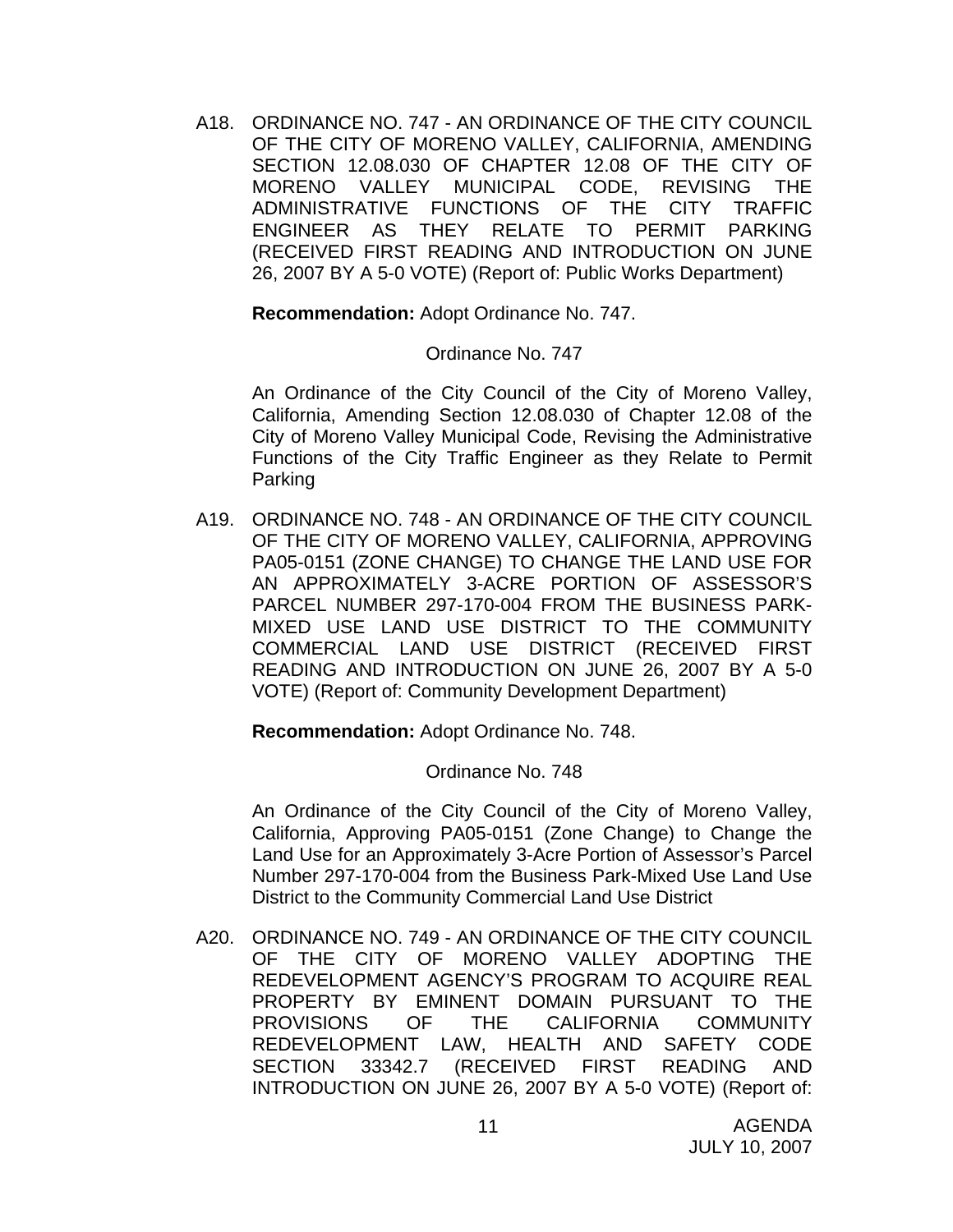Economic Development Department)

**Recommendation:** Adopt Ordinance No. 749.

Ordinance No. 749

An Ordinance of the City Council of the City of Moreno Valley Adopting the Redevelopment Agency's Program to Acquire Real Property by Eminent Domain Pursuant to the Provisions of the California Community Redevelopment Law, Health and Safety Code Section 33342.7

A21. FISCAL YEAR 2007/2008 MEMORANDUM OF UNDERSTANDING (MOU) WITH MORENO VALLEY CITY EMPLOYEES ASSOCIATION (MVCEA) (Report of: Assistant City Manager)

**Recommendation:** Approve the Memorandum of Understanding (MOU) with the Moreno Valley City Employees Association (MVCEA).

A22. RESOLUTION DESIGNATING NEWLY ANNEXED TERRITORY CONSISTING OF 142 ACRES OF UNDEVELOPED LAND TO BE WITHIN CITY COUNCIL DISTRICT NO. 2 (Report of: Deputy City Manager)

**Recommendation:** Adopt Resolution No. 2007-85 designating approximately 142 acres of recently annexed land, generally located south of Reche Canyon Road, east of Perris Boulevard, west of High Country Drive, and north of Alta Vista Drive to be within City Council District No. 2.

## Resolution No. 2007-85

A Resolution of the City Council of the City of Moreno Valley, California, Hereby Designating the Recently Annexed 142 Acres, Generally Located South of Reche Canyon Road, East of Perris Boulevard, West of High Country Drive, and North of Alta Vista Drive, to be Within City Council District No. 2

A23. SEVENTH AMENDMENT TO AGREEMENT FOR AUTOMATED LIBRARY SERVICES (Report of: Library Director)

**Recommendation:** Approve the Seventh Amendment to the Agreement for Automated Library Services between Riverside County Library System and the City of Moreno Valley, for the period July 1, 2006, through June 30, 2008.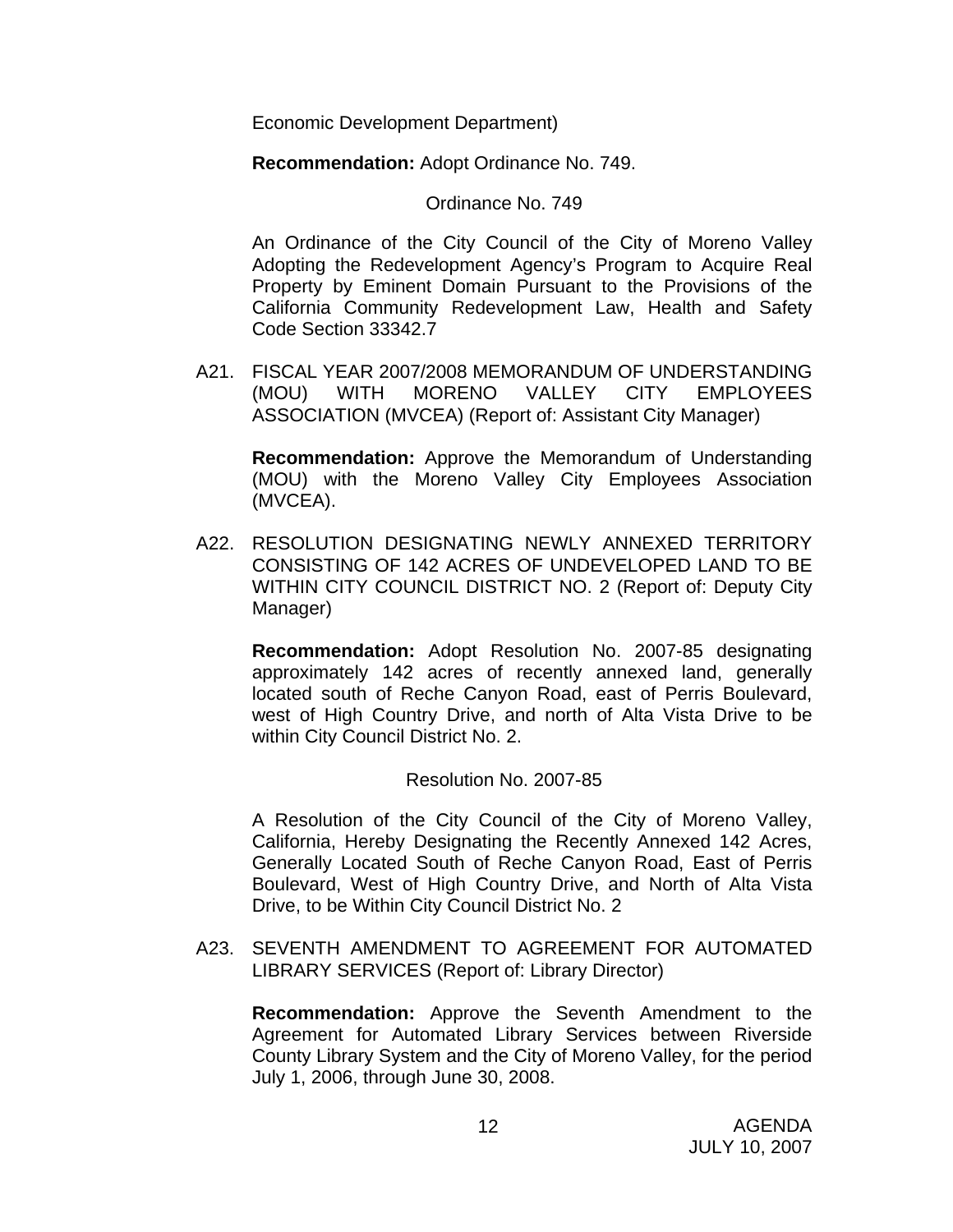- A24. CITY COUNCIL REPORTS ON REIMBURSABLE ACTIVITIES (Report of: City Clerk's Department) Recommendation: Receive and file.
- A25. REVIEW AND CONTINUE THE EMERGENCY ACTION REGARDING THE DESIGN AND CONSTRUCTION OF THE MORENO VALLEY UTILITIES (MVU) 115 KILOVOLT (Kv) SUBSTATION AND SWITCHYARD FACILITY (Report of: Public Works Department)

**Recommendation**: Review and continue the Emergency Action taken by the Council during the September 26, 2006 Council Meeting under Resolution 2006-113 Making Findings of an Emergency and Authorizing the Execution of the Design-Build Agreement for the Moreno Valley Utilities Substation and Switchyard Project between the City of Moreno Valley, as Owner, and ABB, Inc., a Delaware Corporation, as Design-Builder in accordance with Public Contract Code Sections 20168, 22050, and Government Code Section 5956.

A26. FIRST AMENDMENT TO THE PUBLIC WORKS LOAN AGREEMENT TO FINANCE ELECTRICAL DISTRIBUTION SYSTEM (Report of: Economic Development Department) **(This item is also listed as C2)** 

## **Recommendation:**

- 1. Approve the First Amendment to the Public Works Loan Agreement extending the term of the loan from ten (10) years to eleven (11) years; and
- 2. Authorize the City Manager to execute the Amendment to the Agreement on behalf of the City and the Community Redevelopment Agency (the "Agency").

## **B. CONSENT CALENDAR** - **COMMUNITY SERVICES DISTRICT**

- B1. ORDINANCES READING BY TITLE ONLY Recommendation: Waive reading of all Ordinances.
- B2. MINUTES REGULAR CITY COUNCIL MEETING OF JUNE 26, 2007 (Report of: City Clerk's Department)

**Recommendation:** Approve as submitted.

B3. AWARD OF CONTRACT – MORENO VALLEY COMMUNITY

13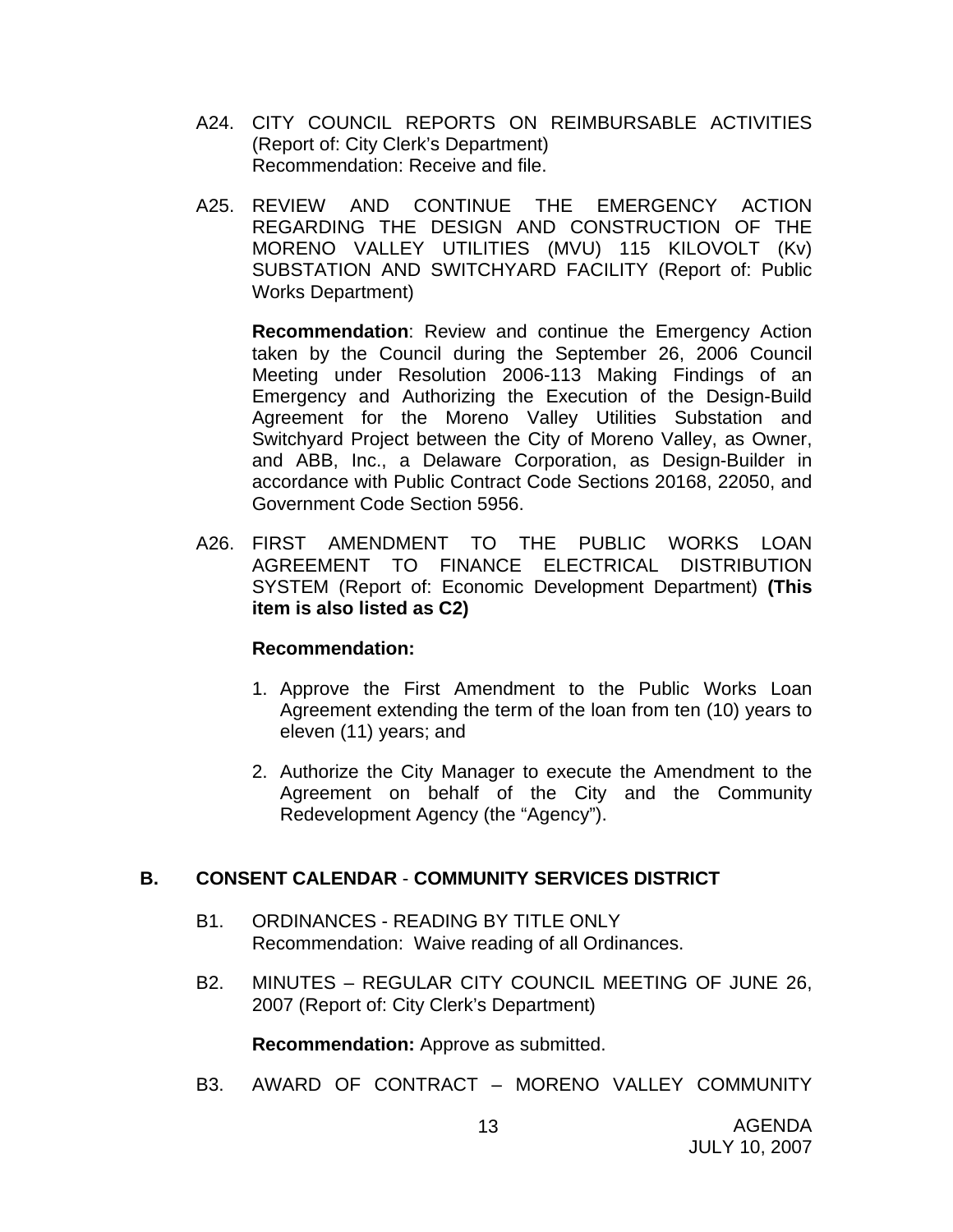SERVICES DISTRICT PROJECT NO. D-SG1-E/07 – MAINTENANCE OF PARKWAY LANDSCAPING AND IRRIGATION (Report of: Public Works Department)

#### **Recommendation:**

- 1. Approve the Agreement for MVCSD Project D-SG1-E/07 (the "Agreement" with TruGreen-LandCare, Riverside, California;
- 2. Authorize the President of the MVCSD Board to execute said Agreement with TruGreen-LandCare; and
- 3. Authorize the Purchasing Division Manager, at the start of Fiscal Year 2007/2008 to issue open purchase orders to TruGreen-LandCare in the amounts of:
	- a) ONE HUNDRED FORTY-ONE THOUSAND NINE HUNDRED TWENTY-FOUR AND 00/100 (\$141,924.00) DOLLARS for twelve months of Base Maintenance Service and;
	- b) TEN THOUSAND ONE HUNDRED AND 00/100 (\$10,100.00) DOLLARS for anticipated Additional Work, per Section 3., paragraph h. of said Agreement.
- B4. ACCEPTANCE OF GRANT MONIES FROM THE CALIFORNIA DEPARTMENT OF EDUCATION, CHILD DEVELOPMENT SERVICES, FOR CHILD CARE SERVICES AND ADOPTION OF THE RESOLUTION TO CERTIFY THE APPROVAL OF THE GOVERNING BOARD (Report of: Parks & Community Services Department)

- 1. Authorize the acceptance of grant money in the amount of \$722,575 for Fiscal Year (FY) 2007/2008 from the California Department of Education, Child Development Division, for the purpose of providing school age child care and development services; and
- 2. Adopt Resolution No. CSD 2007-26 to certify the approval of the governing board to enter into this transaction with the California Department of Education for the purpose of providing child care and development services and to authorize the designated personnel, as shown on the resolution, to sign contract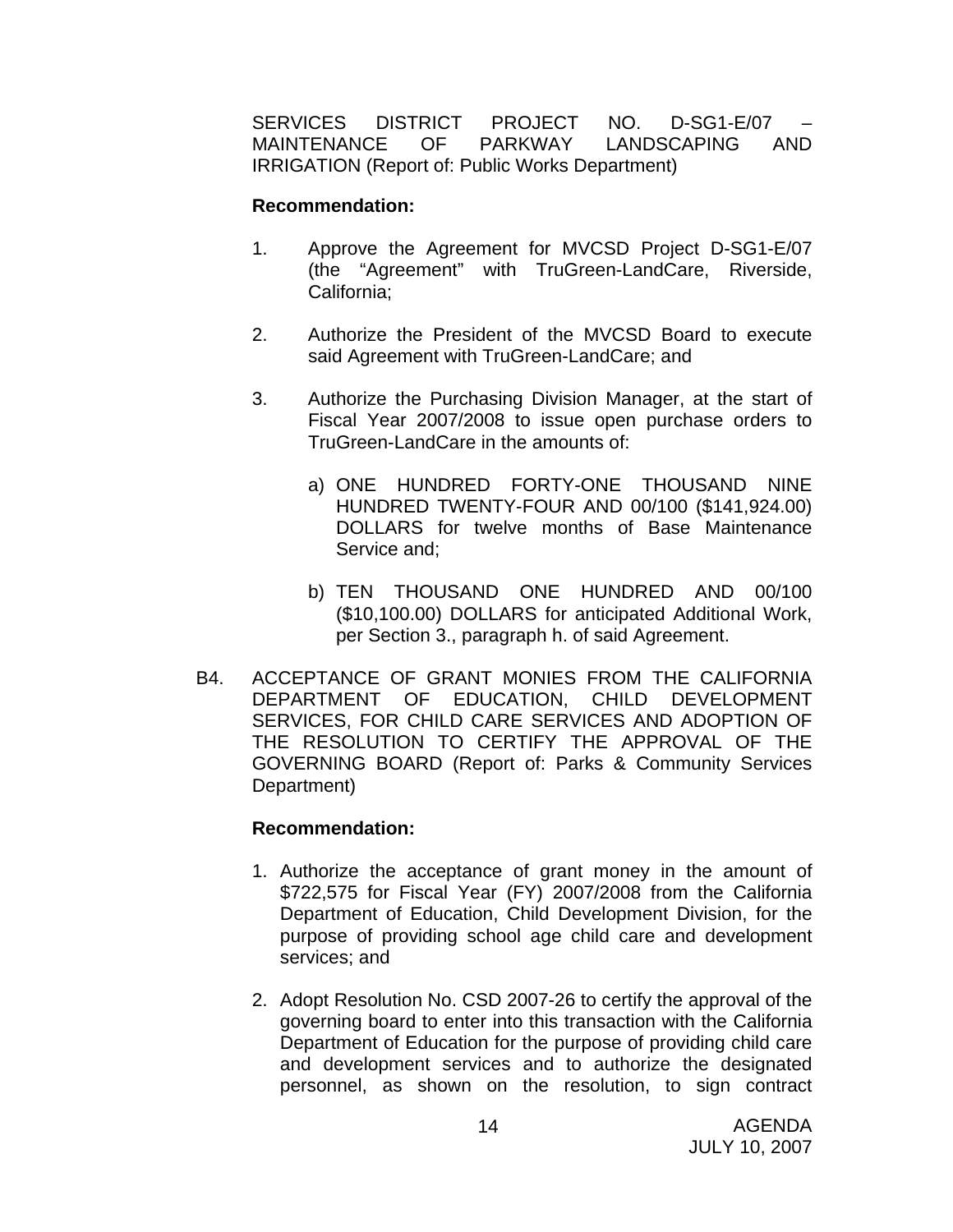documents for FY 2007/2008.

Resolution No. CSD 2007-26

 A Resolution of the Moreno Valley Community Services District of the City of Moreno Valley, California, Certifying the Approval of the Governing Board to Enter into a Transaction with the California Department of Education for the Purpose of Providing Child Care and Development Services and to Authorize Designated Personnel to Sign Contract Documents for FY 2007/08

## **C. CONSENT CALENDAR** - **COMMUNITY REDEVELOPMENT AGENCY**

- C1. ORDINANCES READING BY TITLE ONLY Recommendation: Waive reading of all Ordinances.
- C2. FIRST AMENDMENT TO THE PUBLIC WORKS LOAN AGREEMENT TO FINANCE ELECTRICAL DISTRIBUTION SYSTEM (Report of: Economic Development Department) **(This item is also listed as A26)**

## **Recommendation:**

- 3. Approve the First Amendment to the Public Works Loan Agreement extending the term of the loan from ten (10) years to eleven (11) years; and
- 4. Authorize the City Manager to execute the Amendment to the Agreement on behalf of the City and the Community Redevelopment Agency (the "Agency").
- C3. MINUTES REGULAR CITY COUNCIL MEETING OF JUNE 26, 2007 (Report of: City Clerk's Department)

**Recommendation:** Approve as submitted.

## **D. CONSENT CALENDAR** - **BOARD OF LIBRARY TRUSTEES**

- D1. ORDINANCES READING BY TITLE ONLY Recommendation: Waive reading of all Ordinances.
- D2. MINUTES REGULAR CITY COUNCIL MEETING OF JUNE 26, 2007 (Report of: City Clerk's Department)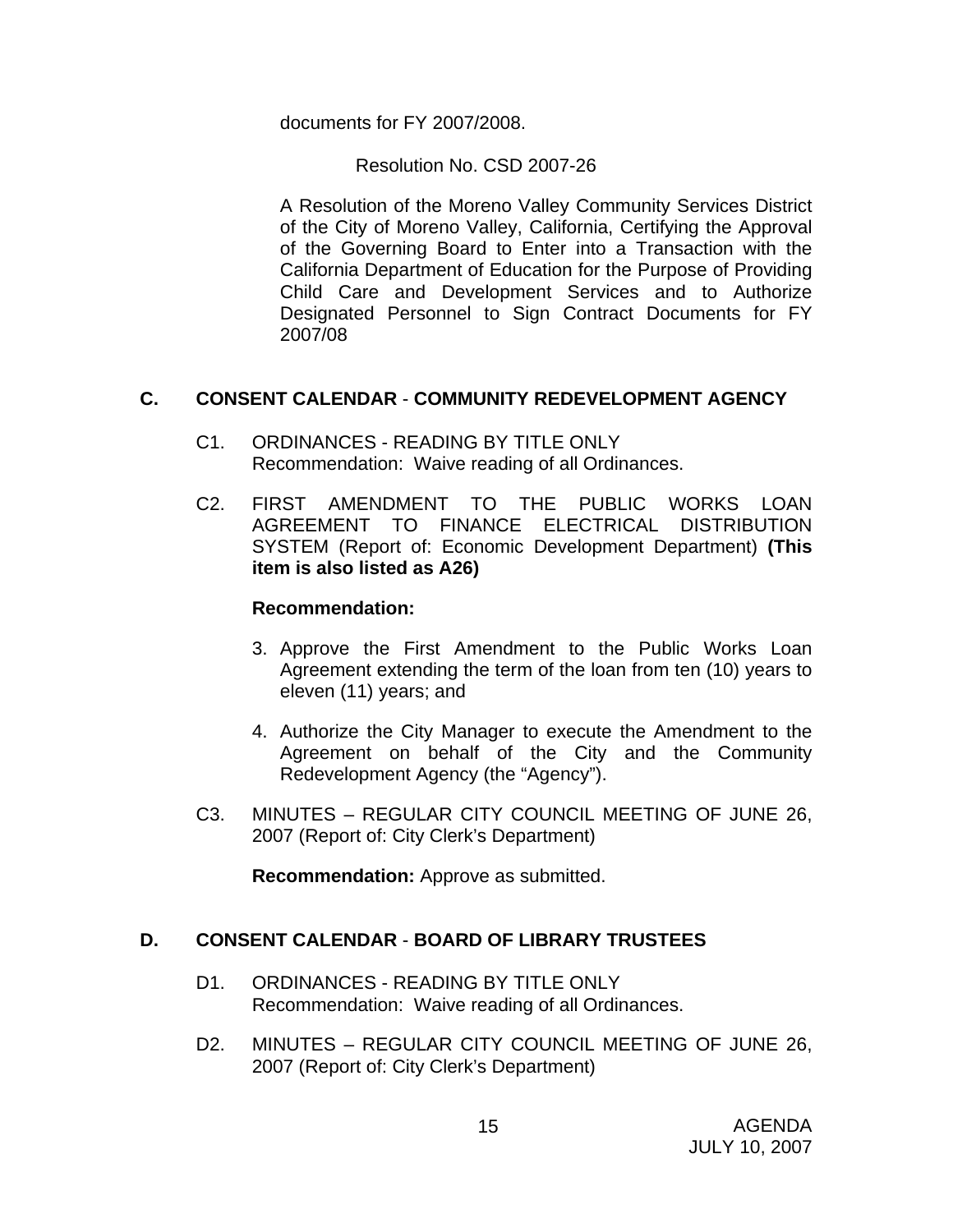**Recommendation:** Approve as submitted.

## **E. PUBLIC HEARINGS**

Questions or comments from the public on a Public Hearing matter are limited to five minutes per individual and must pertain to the subject under consideration.

 Those wishing to speak should complete and submit a GOLDENROD speaker slip to the Bailiff.

E1. PUBLIC HEARING REGARDING THE MAIL BALLOT PROCEEDINGS FOR MORENO VALLEY HOTEL – APN 292-250- 024 - BALLOTED ITEM: NATIONAL POLLUTANT DISCHARGE ELIMINATION SYSTEM (NPDES) COMMERCIAL/INDUSTRIAL RATE SCHEDULE; TENTATIVE TRACT 32756 - BALLOTED ITEMS: NPDES RESIDENTIAL RATE SCHEDULE AND COMMUNITY SERVICES DISTRICT (CSD) ZONE M; AND TENTATIVE PARCEL MAP 33637 - BALLOTED ITEMS: NPDES RESIDENTIAL RATE SCHEDULE AND CSD ZONE D (Report of: Public Works Department)

- 1. That the Mayor and Members of the City of Moreno Valley City Council, after conducting the public hearing to accept public comment:
	- a. Tabulate the National Pollutant Discharge Elimination System (NPDES) mail ballots for Moreno Valley Hotel – Assessor Parcel Number (APN) 292-250-024 (and any division thereof), Tentative Tract 32756 (and all affected phases), and Tentative Parcel Map 33637;
	- b. Verify and accept the results of the mail ballot proceedings as identified on the Official Tally Sheet and APN listing;
	- c. Receive and file with the City Clerk's Office the accepted Official Tally Sheet and APN listing; and
	- d. If approved, authorize and impose the NPDES maximum residential regulatory rate to Tentative Tract 32756 (and all affected phases) and Tentative Parcel Map 33637 and the NPDES maximum commercial/industrial regulatory rate to Moreno Valley Hotel – APN 292-250-024 (and any division thereof).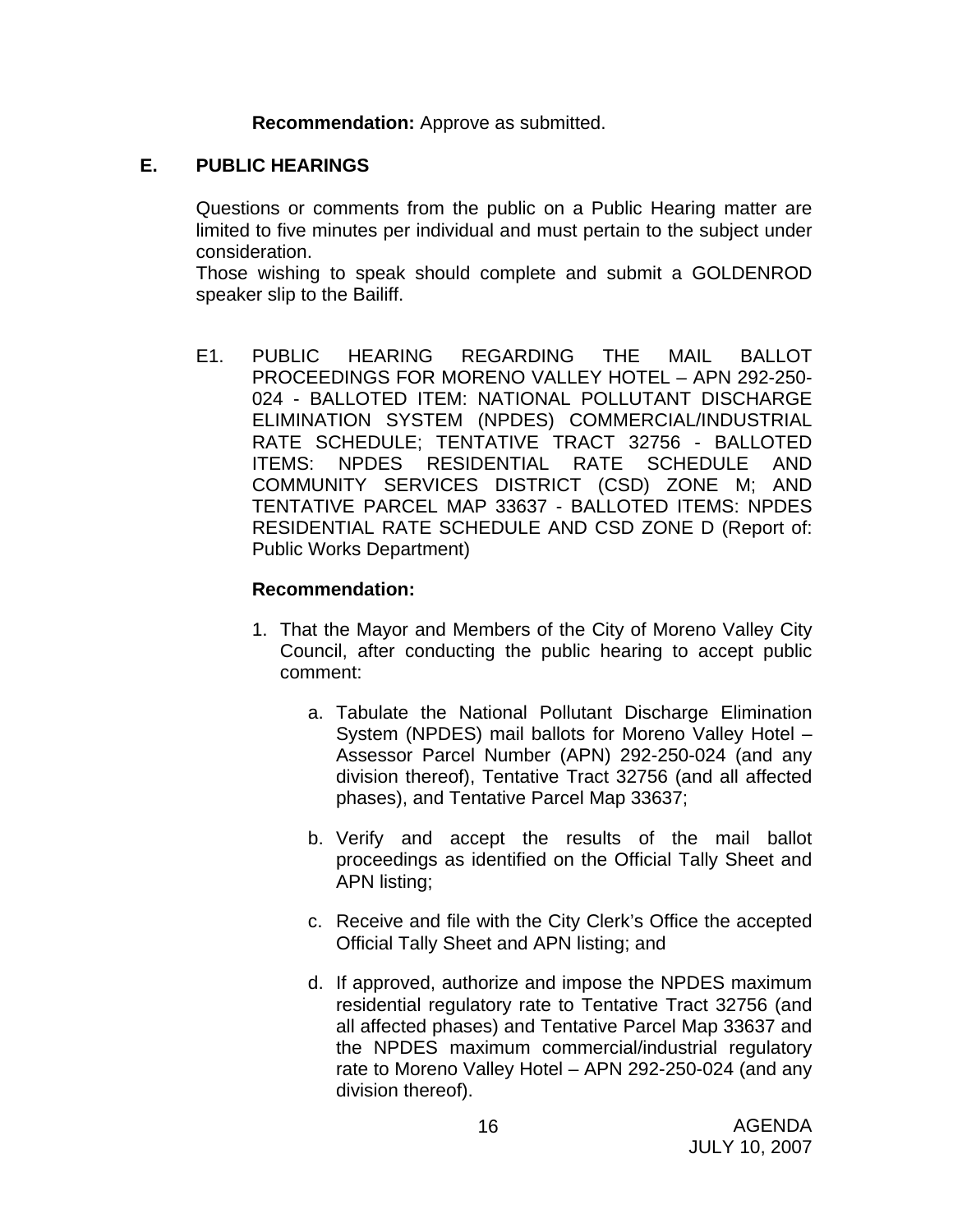- 2. That the President and Members of the Board of Directors of the Moreno Valley CSD, after conducting the public hearing to accept public comment:
	- a. Tabulate the CSD mail ballots for Tentative Tract 32756 (and all affected phases) and Tentative Parcel Map 33637;
	- b. Verify and accept the results of the mail ballot proceedings as identified on the Official Tally Sheet and APN listing;
	- c. Receive and file with the City Clerk's Office the accepted Official Tally Sheet and APN listing; and
	- d. If approved, authorize and impose the CSD Zone M parcel charge to Tentative Tract 32756 and the CSD Zone D parcel charge to Tentative Parcel Map 33637.

## **F. ITEMS REMOVED FROM CONSENT CALENDARS FOR DISCUSSION OR SEPARATE ACTION**

## **G. REPORTS**

## G1. CITY COUNCIL REPORTS ON REGIONAL ACTIVITIES

- a) Report by Council Member West on Riverside County Transportation Commission (RCTC)
- b) Report by Council Member Stewart on March Joint Powers Commission
- G2. APPOINTMENT TO THE PARKS AND RECREATION COMMISSION – TEENAGE MEMBER (Report of: City Clerk's Department)

- 1. Appoint one (1) teenage member to the Parks and Recreation Commission for one term expiring November 25, 2009, or until high school graduation, whichever comes first; and one (1) teenage member to the Parks and Recreation Commission for one term expiring January 27, 2010 or until high school graduation, whichever comes first; and
- 2. If appointments are not made, declare the positions vacant and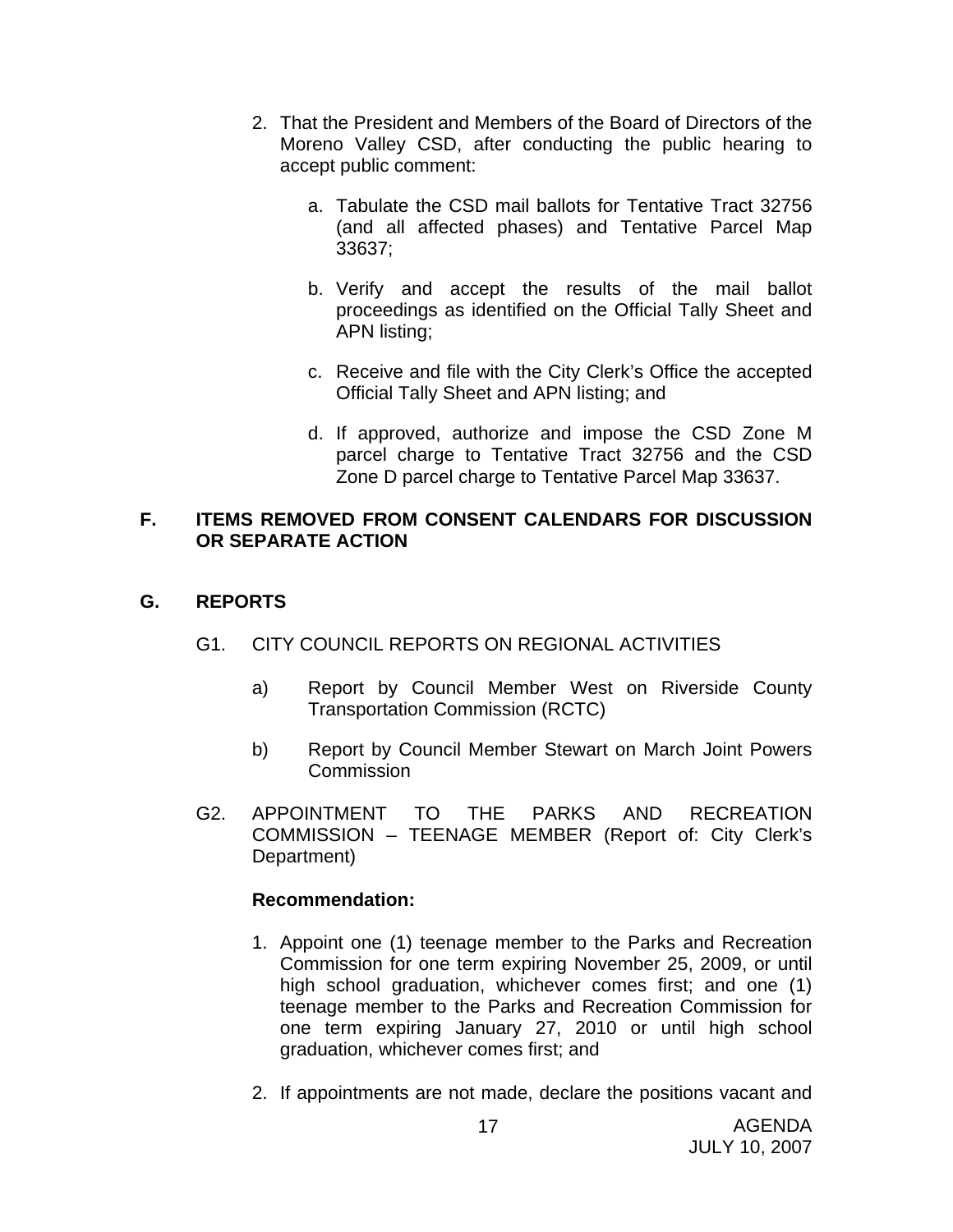authorize the City Clerk to re-notice the positions as vacant.

G3. ORDINANCE NO. 750, AN URGENCY ORDINANCE OF THE CITY COUNCIL OF THE CITY OF MORENO VALLEY, CALIFORNIA, ADDING SECTION 11.04.015 AND AMENDING SECTIONS 11.04.020, 11.04.030, 11.04.040 AND 11.04.050 OF CHAPTER 11.04 OF TITLE 11 OF THE CITY OF MORENO VALLEY MUNICIPAL CODE RELATING TO NIGHTTIME CURFEW, AND DECLARING FACTS WHICH MAKE IT NECESSARY THAT THIS ORDINANCE TAKE EFFECT IMMEDIATELY, AND ORDINANCE NO. 751, AN ORDINANCE OF THE CITY COUNCIL OF THE CITY OF MORENO VALLEY, CALIFORNIA, ADDING SECTION 11.04.015 AND AMENDING SECTIONS 11.04.020, 11.04.030, 11.04.040 AND 11.04.050 OF CHAPTER 11.04 OF TITLE 11 OF THE CITY OF MORENO VALLEY MUNICIPAL CODE RELATING TO NIGHTTIME CURFEW (Report of: City Attorney's Office)

## **Recommendation:**

1. Adopt Ordinance No. 750, an urgency ordinance that amends Chapter 11.04 of the Municipal Code relating to nighttime curfews; and

#### Ordinance No. 750

An Urgency Ordinance of the City Council of the City of Moreno Valley, California, Adding Section 11.04.015 and Amending Sections 11.04.020, 11.04.030, 11.04.040 and 11.04.050 of Chapter 11.04 of Title 11 of the City of Moreno Valley Municipal Code Relating to Nighttime Curfew, and Declaring Facts which Make it Necessary that this Ordinance take Effect Immediately

2. Introduce Ordinance No. 751, a permanent ordinance that amends Chapter 11.04 of the Municipal Code relating to nighttime curfews.

#### Ordinance No. 751

An Ordinance of the City Council of the City of Moreno Valley, California, Adding Section 11.04.015 and Amending Sections 11.04.020, 11.04.030, 11.04.040 and 11.04.050 of Chapter 11.04 of Title 11 of the City of Moreno Valley Municipal Code Relating to Nighttime Curfew

G4. DISCUSSION OF ASSEMBLY BILL 222 - UNDOMESTICATED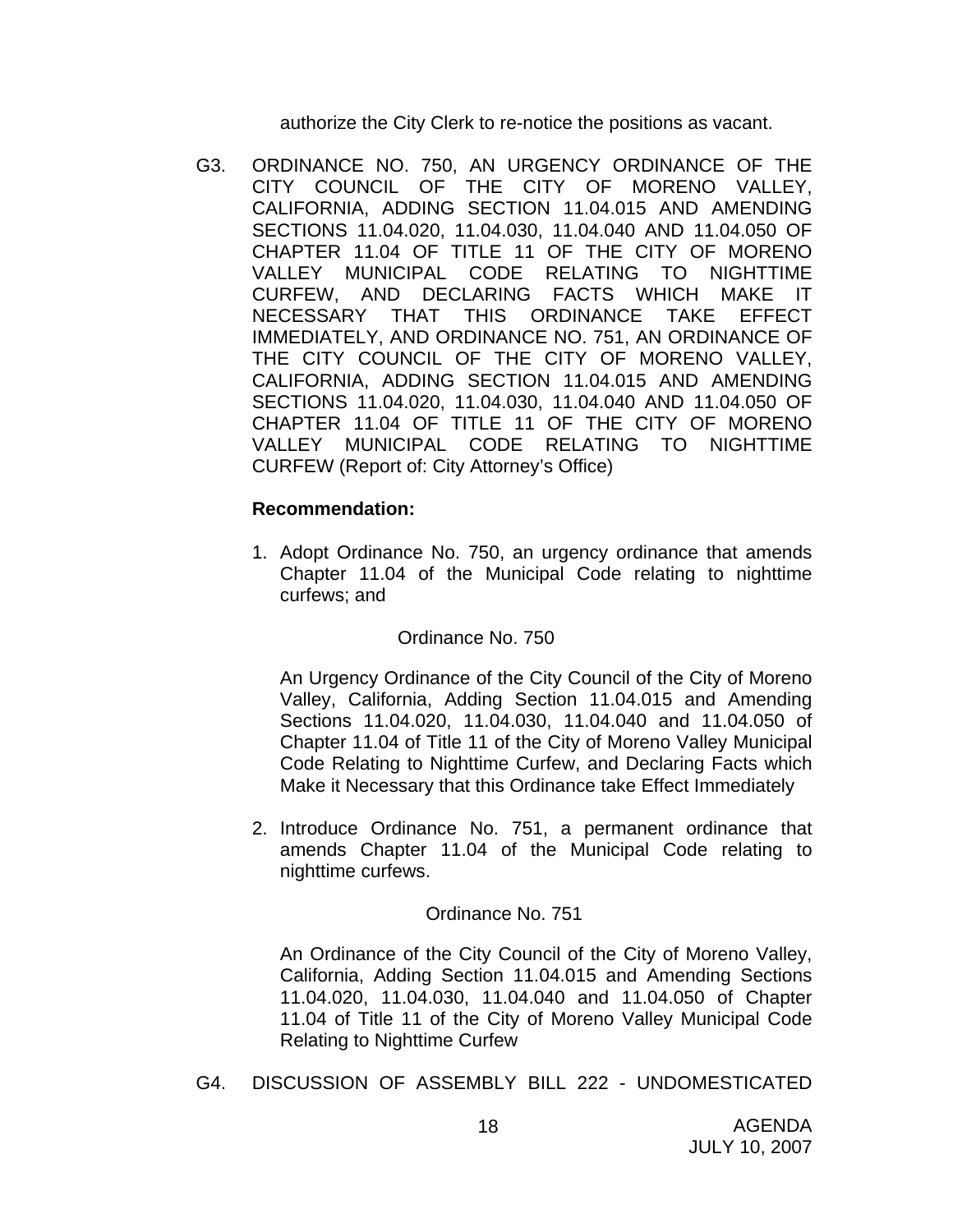BURROS (Report of: Assistant to the City Manager)

**Recommendation:** Review recent amendments to Assembly Bill 222 and take a "watch" position on this legislation.

G5. CITY MANAGER'S REPORT (Informational Oral Presentation – not for Council action)

## **H. LEGISLATIVE ACTIONS**

ORDINANCES - 1ST READING AND INTRODUCTION - NONE

ORDINANCES - 2ND READING AND ADOPTION - NONE

ORDINANCES - URGENCY ORDINANCES - NONE

RESOLUTIONS – NONE

PUBLIC COMMENTS **ON ANY SUBJECT NOT ON THE AGENDA** UNDER THE JURISDICTION OF THE CITY COUNCIL

Those wishing to speak should complete and submit a BLUE speaker slip to the Bailiff. There is a three-minute time limit per person. All remarks and questions shall be addressed to the presiding officer or to the City Council and not to any individual Council member, staff member or other person.

#### **CLOSING COMMENTS AND/OR REPORTS OF THE CITY COUNCIL, COMMUNITY SERVICES DISTRICT, OR COMMUNITY REDEVELOPMENT AGENCY**